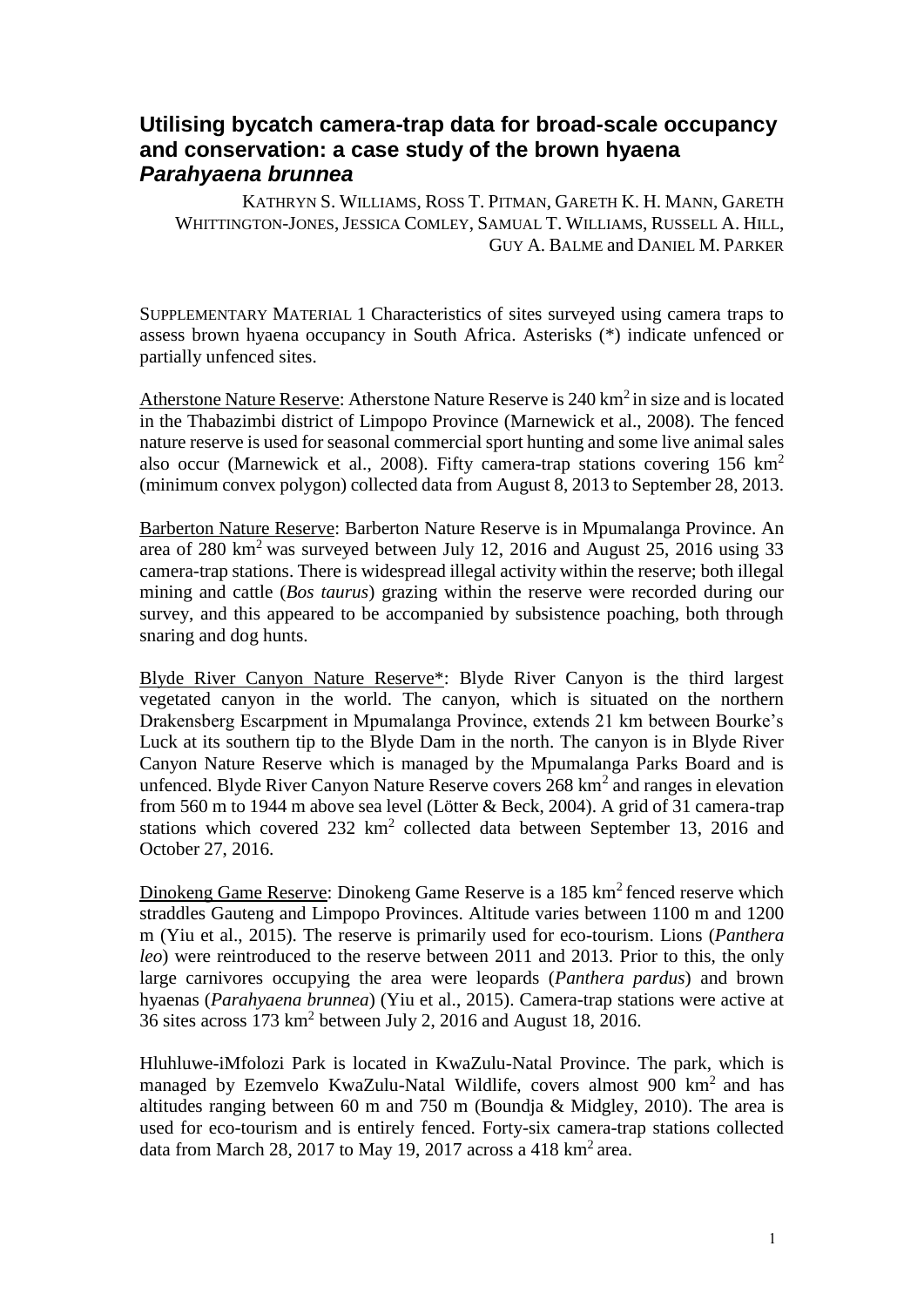Ithala Game Reserve: Ithala Game Reserve in the province of KwaZulu-Natal has elevations varying from 350 m to 1550 m above sea level (Wiseman et al., 2004). The 296  $km^2$  reserve is managed by Ezemvelo KwaZulu-Natal Wildlife. Between August 27, 2013 and October 10, 2013, 36 camera stations extending over 236 km<sup>2</sup> collected data.

Khamab Kalahari Reserve: The reserve  $(955 \text{ km}^2)$  is situated in the north-western Kalahari region of South Africa's North West Province. Formerly a livestock farm, the property was converted to a private game reserve in 2008. Forty camera-trap stations spaced over  $617 \text{ km}^2$  recorded data between September 1, 2016 and October 15, 2016.

Kwandwe Private Game Reserve: Kwandwe Private Game Reserve is in the Eastern Cape Province's Great Fish River Valley. The 183 km<sup>2</sup> reserve is entirely fenced and is used for eco-tourism (Welch & Parker, 2016). Brown hyaenas were reintroduced at Kwandwe in 2003 (Welch & Parker, 2016). The population has thrived and increased from six individuals in 2003 to a minimum of 28 individuals in 2013 (Welch & Parker, 2016). Cheetah, leopards, lion, serval (*Leptailurus serval*), and wild dog were reintroduced between 2001 and 2005 (Hayward et al., 2007). Between March 3, 2017 and April 23, 2017, forty camera-trap stations covering 135 km<sup>2</sup> were active.

KwaZulu Private Game Reserve and adjacent private properties: This survey, situated in KwaZulu-Natal Province, covered a number of privately owned neighbouring properties namely KwaZulu Private Game Reserve itself and Mahlalela Game Ranch and Amakhosi, Zeekoepan and Mkuze Falls Private Game Reserves. Land use includes ecotourism and game farming/hunting. Data was collected from 62 camera-trap stations spanning 325 km<sup>2</sup> between November 2, 2015 and December 16, 2015.

Lajuma and adjacent private properties\*: This site is composed of multiple privately owned properties in the western Soutpansberg Mountains in northern Limpopo Province. The Soutpansberg Mountains range in altitude from 200 m to 1748 m above sea level (Berger et al., 2003). Lajuma and adjacent private properties are a patchwork of land uses including a private nature reserve, ecotourism, cattle farming and wildlife farming (mostly wild ungulates often referred to as game). Some parts of the survey site are fenced, yet still permeable, while other areas are unfenced. Data was collected at 39 camera-trap stations  $(193 \text{ km}^2)$  between August 23, 2014 and October, 8, 2014.

Lapalala Wilderness: Lapalala Wilderness is a game reserve in the Waterberg Biosphere, Limpopo Province. The reserve is privately owned, fenced, and closed to the public. The reserve is home to a wilderness school (Dalerum & Belton, 2015). Occasional guided hunts are also conducted. A 385  $km<sup>2</sup>$  area was surveyed using 40 camera-trap stations from October 29, 2016 to December 20, 2016.

Little Karoo\*: The Little Karoo is a semi-arid region in the Western Cape Province. The landscape is comprised of broad valleys surrounded by mountain ranges with deeply incised gorges. The survey area is an unfenced mosaic of farmland, formally protected areas and privately-owned conservancy land. Forty camera-trap stations spaced across a  $2,038$  km<sup>2</sup> area were active between May 6, 2017 and June 21, 2017.

Loskop Dam Nature Reserve: The Loskop Irrigation Dam is located on the Olifants River in Mpumalanga Province. The dam and its surrounding land are protected within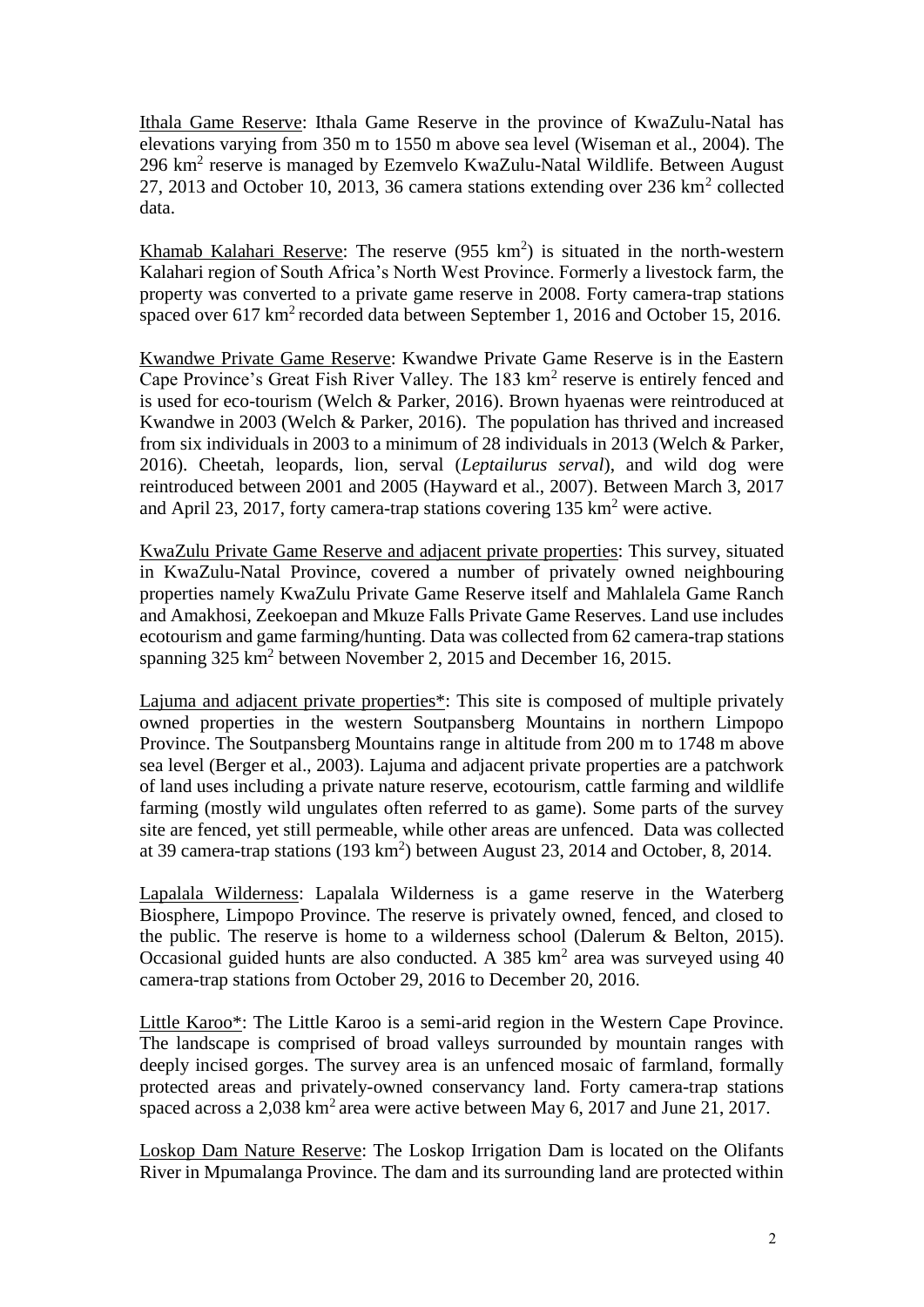the Loskop Dam Nature Reserve which is managed by the Mpumalanga Tourism and Parks Agency. The reserve is 232 km<sup>2</sup> in size with water surface covering 23.5 km<sup>2</sup> (Barrett et al., 2010). Thirty-four camera-trap stations spanning  $170 \text{ km}^2$  collected data between November 4, 2016 and December 18, 2016.

Madikwe Game Reserve: Madikwe Game Reserve is situated in North West Province and the 600 km<sup>2</sup> area is predominately flat with rocky outcrops and ridges scattered throughout the landscape. The reserve is used for eco-tourism. Camera-trap stations were active between November 3, 2016 and December 17, 2016. The 40 stations covered an area of  $327 \text{ km}^2$ .

Makalali Private Game Reserve: The Greater Makalali Private Game Reserve spans  $220 \text{ km}^2$  in the Central Lowveld region, Limpopo Province (Kettles & Slotow, 2009). Altitude ranges from 300 m to 500 m above sea level (Kettles & Slotow, 2009). The reserve is a partnership between several privately-owned properties. Internal fences have been removed and the area is used for eco-tourism, the sale of live game and low impact hunting (Kettles & Slotow, 2009). An area of 180 km<sup>2</sup> was surveyed using 40 camera-trap stations between September 8, 2015 and November 16, 2015.

Manyoni Private Game Reserve: Situated in KwaZulu-Natal Province, Manyoni Private Game Reserve is 230 km<sup>2</sup> in size. Formerly known as Zululand Rhino Reserve, the reserve contains all of the 'Big Five'. Data was collected between July 29, 2015 and September 11, 2015 at 40 camera-trap stations spanning  $200 \text{ km}^2$ 

Mountain Zebra National Park: The Mountain Zebra National Park is a South African National Park situated in the Eastern Cape Province. The park is 214 km<sup>2</sup> in size and lies in a transition zone between the Nama-Karoo, Grassland and Thicket biomes (Novellie & Gaylard, 2013). Recent carnivore releases include four cheetahs in 2007, three brown hyaenas in 2008 and three lions in 2013. Eleven camera-trap stations covering 73 km<sup>2</sup> were active between April 15, 2014 and April 16, 2015.

Pilanesberg National Park: The site is located in North West Province and spans 550 km<sup>2</sup>. Eco-tourism is the primary land use. The park sits within an extinct volcano. Three concentric rings of hills surround a flatter central area (Thorn et al., 2009). An area covering 247 km<sup>2</sup> was monitored using 40 camera-trap stations from March 13, 2016 to April 26, 2016.

Somkhanda Game Reserve and adjacent properties: Somkhanda Game Reserve in KwaZulu-Natal Province is a community owned game reserve spanning 120 km<sup>2</sup>. The reserve is used for eco-tourism. A 229  $km^2$  area including Somkhanda Game Reserve, Zimanga Private Game Reserve, Esikhotheni Private Game Reserve, Nyathi Community Reserve and one station on community land that is not under any formal protection was surveyed using 40 camera-trap stations between February 14, 2014 and March 30, 2014.

Songimvelo Game Reserve: Located in south-eastern Mpumalanga Province, Songimvelo Game Reserve spans  $490 \text{ km}^2$ . The reserve spreads diagonally over 50 km with elevation varying between 600 m to over 1800 m above sea level (Steyn & Stalmans, 2001). Twenty-seven camera-trap stations set up over  $112 \text{ km}^2$  were active from March 8, 2016 to April 21, 2016.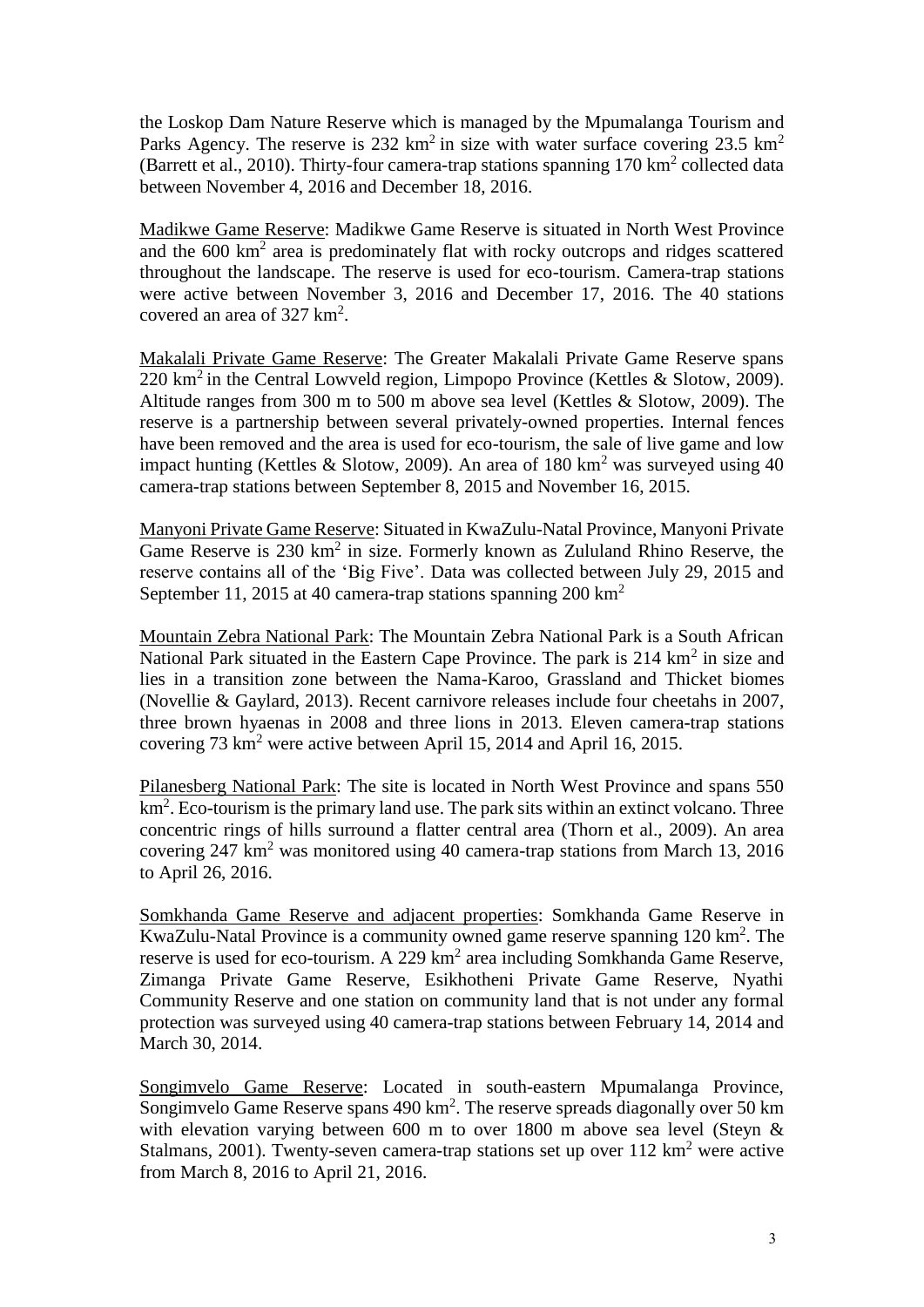Timbavati Game Reserve: Timbavati Private Nature Reserve in Limpopo Province spans an area of  $534 \text{ km}^2$  ranges in altitude between 300 and 500 m above sea level. The fenced reserve is situated on the western boundary of Kruger National Park which it is internally unfenced with Kruger. The area is used for eco-tourism. Between September 1, 2016 and October 22, 2016 an area of  $167 \text{ km}^2$  was monitored with 40 camera-trap stations.

Venetia Limpopo Nature Reserve: Situated in Limpopo Province, the De Beers Venetia Limpopo Nature Reserve spans  $316 \text{ km}^2$ . Altitude ranges between 560 and 790 m above sea level (Davies-Mostert et al., 2013). The fenced reserve is owned by the De Beers Diamond Mining Company. A mine is situated on the site, although the majority of land is used for eco-tourism. An area of  $288 \text{ km}^2$  was monitored using 40 camera-trap stations between July 3, 2016 and August 20, 2016.

Welgevonden Private Game Reserve: This privately owned and commercially operating reserve situated on the Waterberg Plateau, Limpopo Province, is  $375 \text{ km}^2$  in size (Dalerum & Belton, 2015). Eco-tourism is the main land use. An array of 51 camera-trap stations covering  $146 \text{ km}^2$  captured data from April 24, 2013 to June 13, 2013.

Wonderkop Nature Reserve: The Wonderkop Nature Reserve is a 160 km<sup>2</sup> reserve in Limpopo Province. Fifty-two camera-trap stations across  $192 \text{ km}^2$  were active between June 19, 2013 and August 6, 2013.

Zingela Nature Reserve: Zingela Nature Reserve is a commercial hunting reserve in northern Limpopo Province. The  $219 \text{ km}^2$  area is mostly flat with a scattered rocky outcrops. Monitoring was conducted between May 3, 2016 and June 28, 2016 using 40 camera-trap stations which spanned 186 km<sup>2</sup>.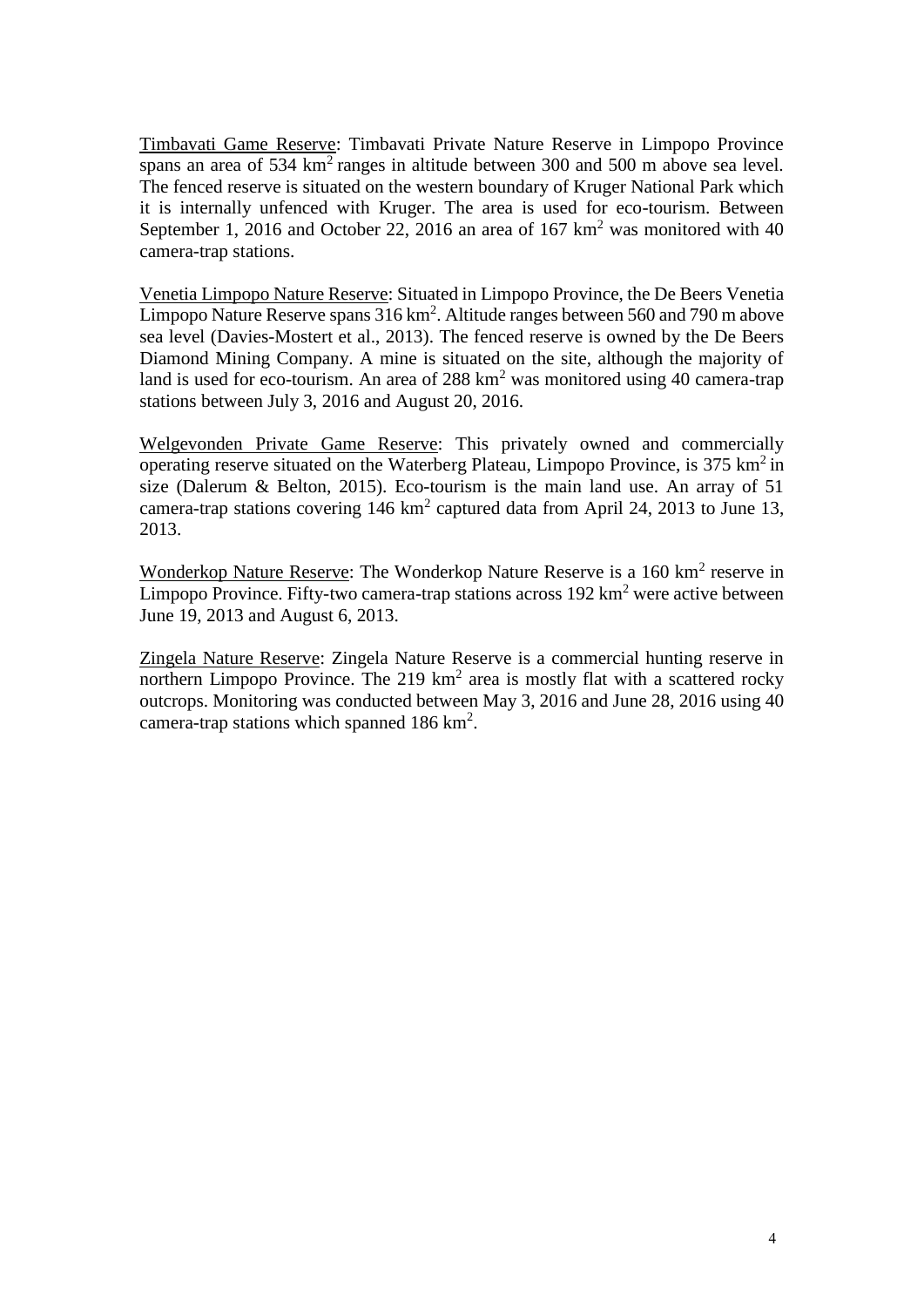SUPPLEMENTARY TABLE 1 Protected area status for survey sites. Abbreviated IUCN protected area designations: Nature Reserve NR, UNESCO-MAB Biosphere Reserve UBR, World Heritage Site WHS, and National Park NP.

| <b>Survey site</b>                                           | <b>IUCN</b> protected area designation |
|--------------------------------------------------------------|----------------------------------------|
| <b>Atherstone Nature Reserve</b>                             | <b>NR</b>                              |
| <b>Barberton Nature Reserve</b>                              | NR.                                    |
| Blyde River Canyon Nature Reserve                            | NR, UBR                                |
| Dinokeng Game Reserve                                        | $NR^*$                                 |
| Hluhluwe-iMfolozi Park                                       | NR.                                    |
| Ithala Game Reserve                                          | <b>NR</b>                              |
| Khamab Kalahari Reserve                                      | None                                   |
| Kwandwe Private Game Reserve                                 | None                                   |
| KwaZulu Private Game Reserve and adjacent private properties | None                                   |
| Lajuma and adjacent private properties                       | $NR^*$ , UBR                           |
| Lapalala Wilderness                                          | NR <sup>*</sup> , UBR                  |
| Little Karoo                                                 | NR*, WHS*, UBR                         |
| Loskop Dam Nature Reserve                                    | NR.                                    |
| Madikwe Game Reserve                                         | NR.                                    |
| Makalali Private Game Reserve                                | <b>UBR</b>                             |
| Manyoni Private Game Reserve                                 | NR.                                    |
| Mountain Zebra National Park                                 | NP                                     |
| Pilanesberg National Park                                    | NR.                                    |
| Somkhanda Game Reserve and adjacent properties               | $NR^*$                                 |
| Songimvelo Game Reserve                                      | NR.                                    |
| Timbavati Game Reserve                                       | NR, UBR                                |
| Venetia Limpopo Nature Reserve                               | NR <sup>*</sup> , UBR                  |
| Welgevonden Private Game Reserve                             | NR, UBR                                |
| Wonderkop Nature Reserve                                     | NR, UBR                                |
| Zingela Nature Reserve<br>$\sqrt{2}$ $\sqrt{2}$ $\sqrt{2}$   | None                                   |

\*Partial coverage.

SUPPLEMENTARY TABLE 2 Goodness-of-fit results from the chi-square probability  $(\chi^2 p)$ and overdispersion statistic (ĉ) for the global model using different collapsing day periods. Cheetah, spotted hyaena, leopard, lion, wild dog, human, vehicle, habitat and prey were the occupancy covariates. The sample period was limited to 40 or 42 days depending on whether it was a multiple of the sampling occasion length and 984 camera-trap stations were included.

| <b>Collapsing period</b> | No. of periods | $\chi$ <sup><math>\sim</math></sup> p |      |
|--------------------------|----------------|---------------------------------------|------|
| 4 day sampling occasions | 10             |                                       | 1.47 |
| 5 day sampling occasions |                | 0                                     | 1.39 |
| 6 day sampling occasions |                | 0.01                                  | 1.45 |
| 7 day sampling occasions | 6              |                                       | 2 22 |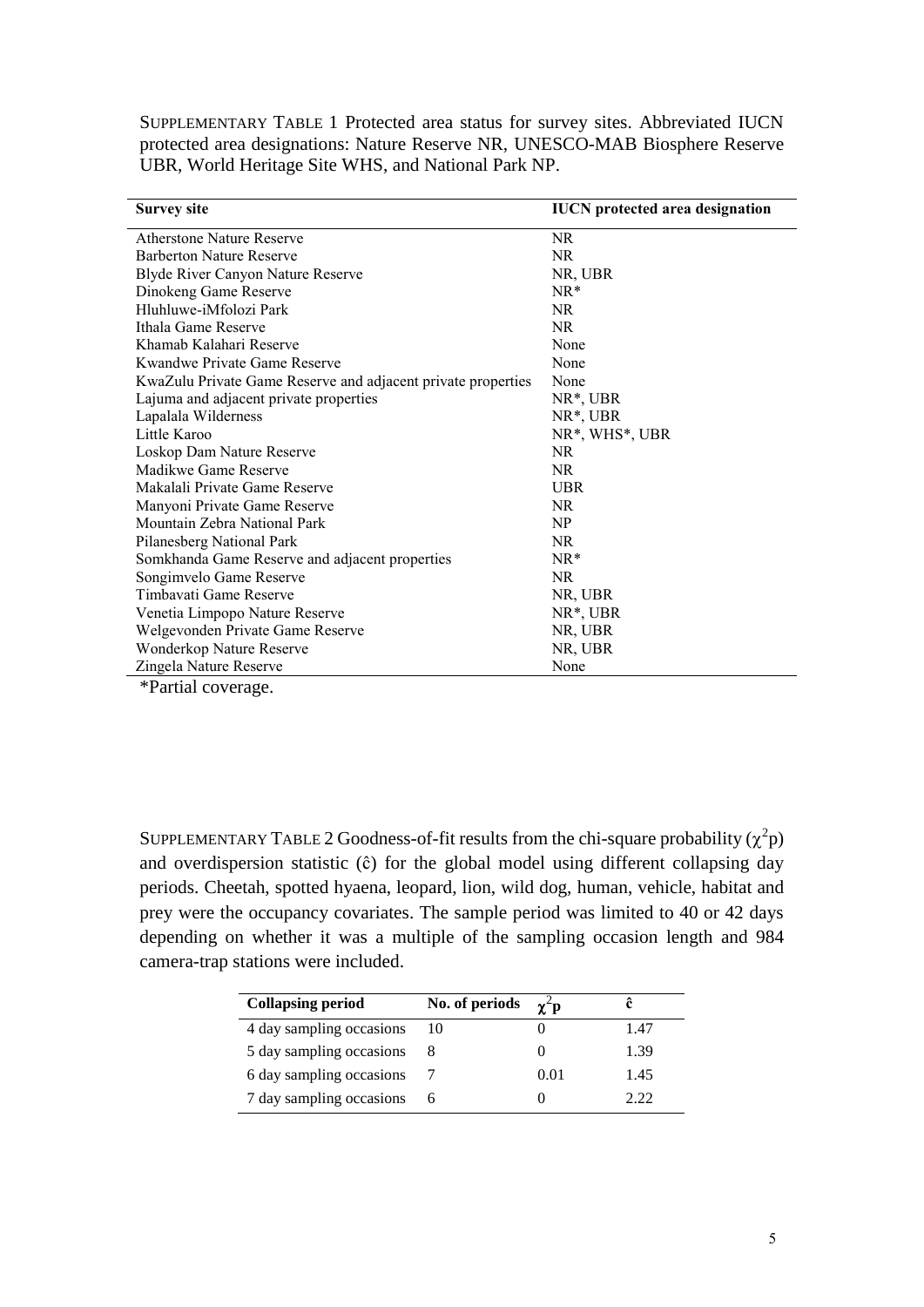| Home range size<br>(km <sup>2</sup> ) | Location                               | <b>Source</b>              |
|---------------------------------------|----------------------------------------|----------------------------|
| 28                                    | Pilanesberg National Park              | Richmond-Coggan, 2014      |
| 43                                    | Kwandwe Private Game Reserve           | Welch <i>et al.</i> , 2016 |
| 72                                    | <b>Kwandwe Private Game Reserve</b>    | Welch <i>et al.</i> , 2016 |
| 80                                    | Kwandwe Private Game Reserve           | Welch <i>et al.</i> , 2016 |
| 95                                    | Lajuma and adjacent private properties | Williams, 2017             |
| 95                                    | Pilanesberg National Park              | Richmond-Coggan, 2014      |
| 98                                    | Pilanesberg National Park              | Richmond-Coggan, 2014      |
| 121                                   | Madikwe Game Reserve                   | Richmond-Coggan, 2014      |
| 170                                   | Lajuma and adjacent private properties | Williams, 2017             |
| 172                                   | Mountain Zebra National Park           | Welch <i>et al.</i> , 2016 |
| 177                                   | Madikwe Game Reserve                   | Richmond-Coggan, 2014      |
| 192                                   | Mountain Zebra National Park           | Welch <i>et al.</i> , 2016 |
| 205                                   | Mountain Zebra National Park           | Welch <i>et al.</i> , 2016 |
| 119.08                                | Average home range for all sites       |                            |

SUPPLEMENTARY TABLE 3 Estimated home range size of collared brown hyaenas in South Africa.

SUPPLEMENTARY TABLE 4 Goodness-of-fit chi-square test of brown hyaena occupancy analysis using the global model. Detection histories recorded from five-day sampling periods. The observed value is the number of times each detection history was observed and the expected value is the number of times each detection history was expected. Detection histories that recorded brown hyaenas across every occasion and were removed from the analysis are denoted with \*.

| <b>Detection histories</b> | <b>Observed</b> | <b>Expected</b> | Chi-square |
|----------------------------|-----------------|-----------------|------------|
| 00000000                   | 222             | 245.19          | 2.19       |
| 00000001                   | 8               | 5.29            | 1.39       |
| 00000010                   | 20              | 5.29            | 40.91      |
| 00000011                   | 1               | 3.73            | 2.00       |
| 00000100                   | 13              | 5.29            | 11.24      |
| 00000110                   | $\overline{2}$  | 3.73            | 0.80       |
| 00001000                   | 5               | 5.29            | 0.02       |
| 00001001                   | $\mathbf{1}$    | 3.73            | 2.00       |
| 00001010                   | $\overline{2}$  | 3.73            | 0.80       |
| 00001011                   | $\mathbf{1}$    | 2.63            | 1.01       |
| 00001100                   | 1               | 3.73            | 2.00       |
| 00001101                   | 1               | 2.63            | 1.01       |
| 00001110                   | 3               | 2.63            | 0.05       |
| 00001111                   | $\mathbf{1}$    | 1.85            | 0.39       |
| 00010000                   | 12              | 5.29            | 8.51       |
| 00010001                   | 5               | 3.73            | 0.43       |
| 00010010                   | 3               | 3.73            | 0.14       |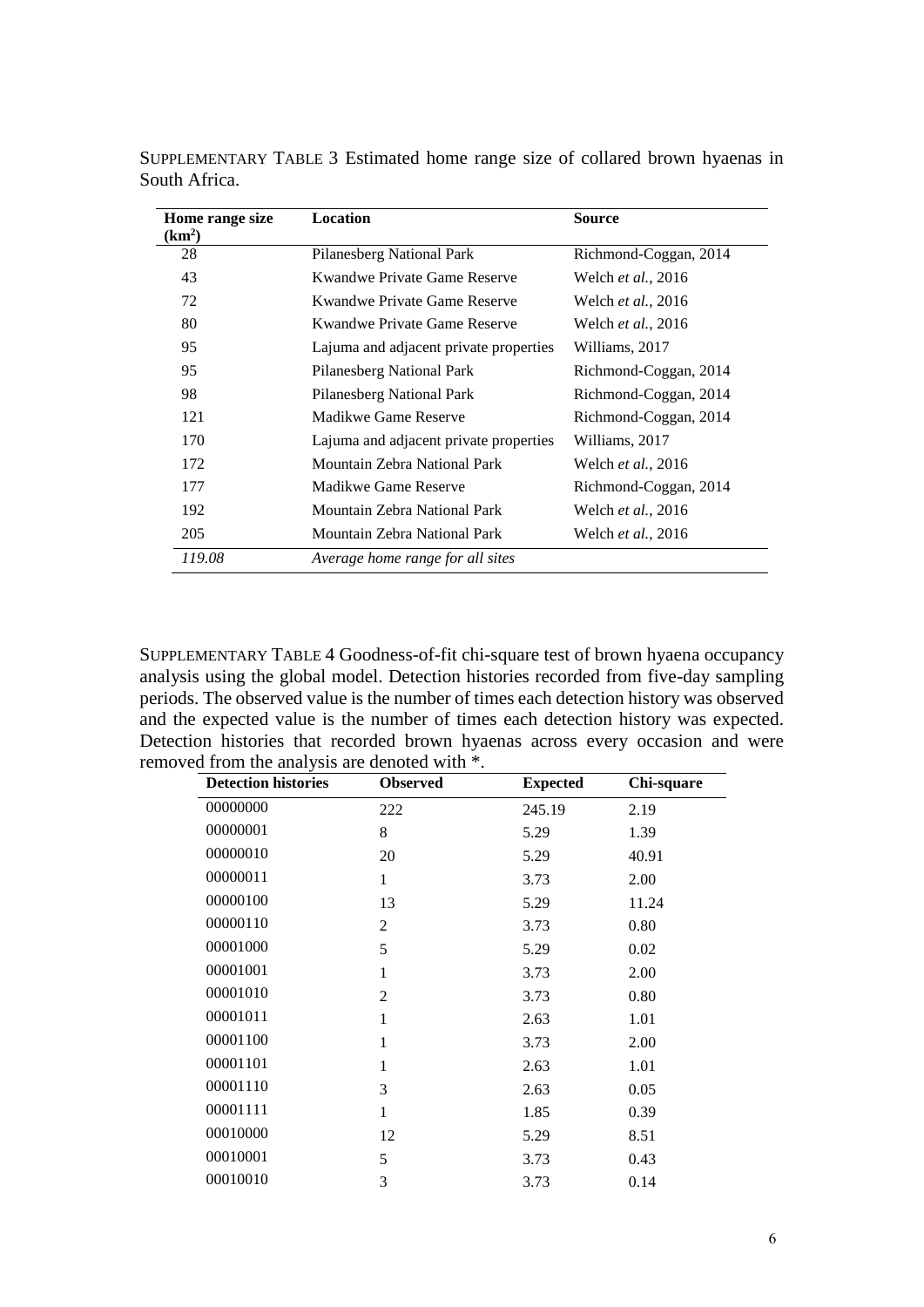| 00010011 | $\mathbf{1}$   | 2.63 | 1.01  |
|----------|----------------|------|-------|
| 00010100 | $\mathbf{1}$   | 3.73 | 2.00  |
| 00011000 | $\overline{c}$ | 3.73 | 0.80  |
| 00011000 | $\overline{c}$ | 2.63 | 0.15  |
| 00011110 | $\overline{2}$ | 1.85 | 0.01  |
| 00011111 | 3              | 1.30 | 2.20  |
| 00100000 | 14             | 5.29 | 14.34 |
| 00100010 | 3              | 3.73 | 0.14  |
| 00100011 | $\mathbf{1}$   | 2.63 | 1.01  |
| 00100100 | 6              | 3.73 | 1.39  |
| 00100101 | $\mathbf{1}$   | 2.63 | 1.01  |
| 00100110 | $\mathbf{1}$   | 2.63 | 1.01  |
| 00101000 | 5              | 3.73 | 0.43  |
| 00101001 | $\mathbf{1}$   | 2.63 | 1.01  |
| 00101100 | $\overline{4}$ | 2.63 | 0.72  |
| 00110000 | $\mathfrak 2$  | 3.73 | 0.80  |
| 00110001 | $\overline{c}$ | 2.63 | 0.15  |
| 00110010 | $\overline{c}$ | 2.63 | 0.15  |
| 00110100 | $\overline{2}$ | 2.63 | 0.15  |
| 00110101 | $\mathbf{1}$   | 1.85 | 0.39  |
| 00110110 | $\mathbf{1}$   | 1.85 | 0.39  |
| 00111000 | $\mathbf{1}$   | 2.63 | 1.01  |
|          |                |      | 0.71  |
| 00111001 | 3              | 1.85 |       |
| 00111111 | $\mathbf{1}$   | 0.92 | 0.01  |
| 01000000 | 22             | 5.29 | 52.79 |
| 01000001 | $\overline{c}$ | 3.73 | 0.80  |
| 01000010 | 6              | 3.73 | 1.39  |
| 01000100 | 3              | 3.73 | 0.14  |
| 01000101 | $\,1$          | 2.63 | 1.01  |
| 01000110 | $\mathbf{1}$   | 2.63 | 1.01  |
| 01001000 | 3              | 3.73 | 0.14  |
| 01001010 | $\mathbf{1}$   | 2.63 | 1.01  |
| 01001100 | $\mathbf{1}$   | 2.63 | 1.01  |
| 01001110 | $\mathbf{1}$   | 1.85 | 0.39  |
| 01010000 | $\mathbf{1}$   | 3.73 | 2.00  |
| 01010010 | $\mathbf{1}$   | 2.63 | 1.01  |
| 01010100 | $\overline{c}$ | 2.63 | 0.15  |
| 01010110 | $\overline{c}$ | 1.85 | 0.01  |
| 01011000 | $\overline{c}$ | 2.63 | 0.15  |
| 01011100 | $\mathbf{1}$   | 1.85 | 0.39  |
| 01011101 | $\mathbf{1}$   | 1.30 | 0.07  |
| 01100000 | 5              | 3.73 | 0.43  |
| 01100001 | 1              | 2.63 | 1.01  |
| 01100010 | 3              | 2.63 | 0.05  |
| 01100111 | $\mathbf{1}$   | 1.30 | 0.07  |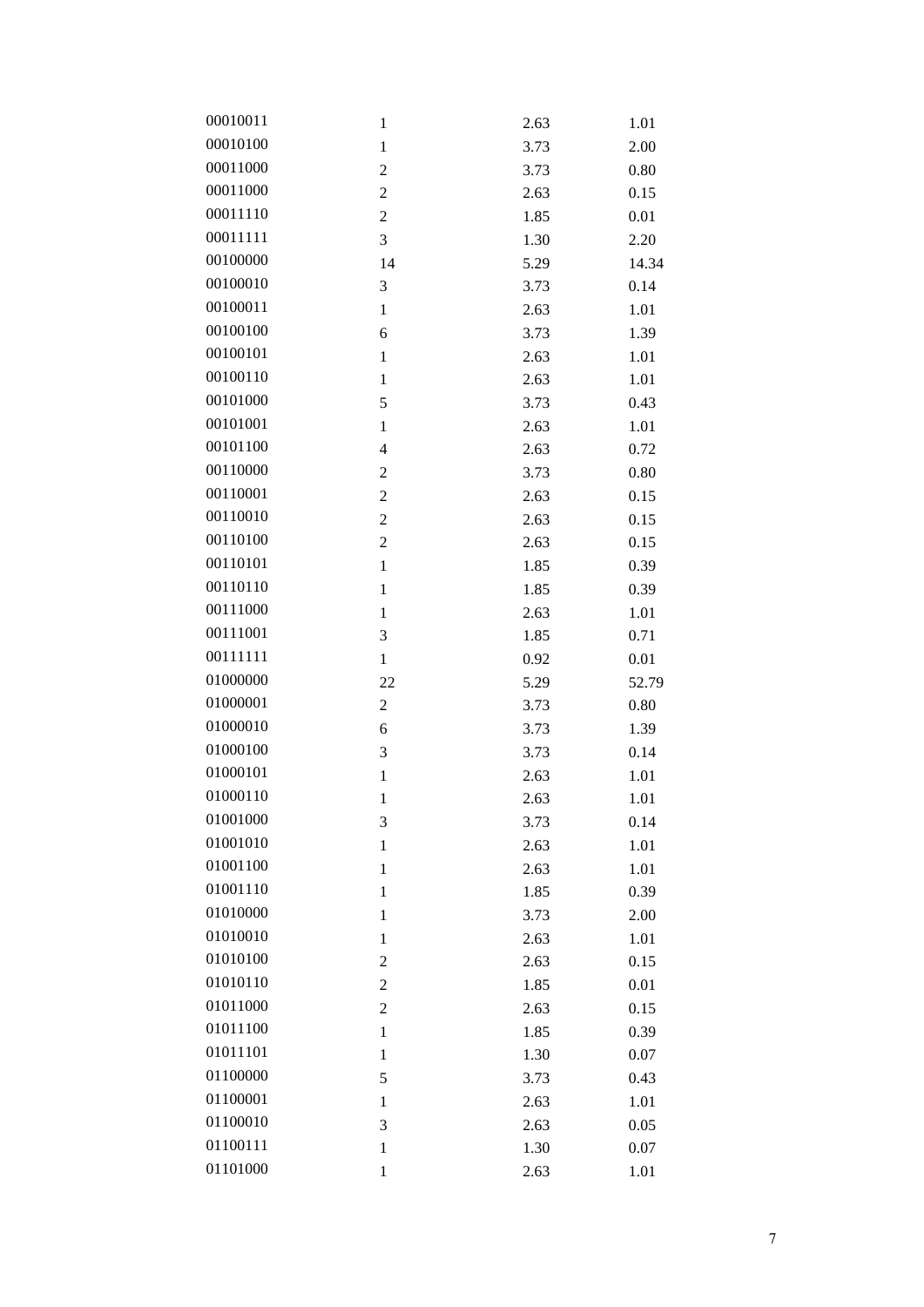| 01101001 | 1              | 1.85 | 0.39  |
|----------|----------------|------|-------|
| 01101011 | $\mathbf{1}$   | 1.30 | 0.07  |
| 01101100 | 1              | 1.85 | 0.39  |
| 01110000 | $\overline{c}$ | 2.63 | 0.15  |
| 01110001 | 3              | 1.85 | 0.71  |
| 01110010 | $\overline{c}$ | 1.85 | 0.01  |
| 01110011 | $\mathbf{1}$   | 1.30 | 0.07  |
| 01110110 | $\mathbf{1}$   | 1.30 | 0.07  |
| 01111011 | $\mathbf{1}$   | 0.92 | 0.01  |
| 01111100 | $\mathbf{1}$   | 1.30 | 0.07  |
| 01111101 | 1              | 0.92 | 0.01  |
| 01111110 | $\mathbf{1}$   | 0.92 | 0.01  |
| 01111111 | 3              | 0.65 | 8.54  |
| 10000000 | 22             | 5.29 | 52.79 |
| 10000001 | 4              | 3.73 | 0.02  |
| 10000010 | 10             | 3.73 | 10.55 |
| 10000011 | 3              | 2.63 | 0.05  |
| 10000100 | 5              | 3.73 | 0.43  |
| 10000101 | $\,1\,$        | 2.63 | 1.01  |
| 10000110 | $\mathbf{1}$   | 2.63 | 1.01  |
| 10000111 | $\overline{c}$ | 1.85 | 0.01  |
| 10001000 | 9              | 3.73 | 7.46  |
| 10001001 | 3              | 2.63 | 0.05  |
| 10001010 | $\overline{c}$ | 2.63 | 0.15  |
| 10001011 | $\overline{c}$ | 1.85 | 0.01  |
| 10001100 | $\overline{2}$ | 2.63 | 0.15  |
| 10001101 | $\,1\,$        | 1.85 | 0.39  |
| 10010000 | 7              | 3.73 | 2.87  |
| 10010100 | 3              | 2.63 | 0.05  |
| 10010101 | $\overline{c}$ | 1.85 | 0.01  |
| 10011000 | 3              | 2.63 | 0.05  |
| 10011001 | 1              | 1.85 | 0.39  |
| 10011100 | 1              | 1.85 | 0.39  |
| 10011111 | $\mathbf{1}$   | 0.92 | 0.01  |
| 10100000 | 7              | 3.73 | 2.87  |
| 10100001 | 4              | 2.63 | 0.72  |
| 10100010 | $\mathbf{1}$   | 2.63 | 1.01  |
| 10100011 | $\mathbf{1}$   | 1.85 | 0.39  |
| 10100100 | 1              | 2.63 | 1.01  |
| 10100101 | 1              | 1.85 | 0.39  |
| 10101000 | 4              | 2.63 | 0.72  |
| 10101011 | 1              | 1.30 | 0.07  |
| 10101100 | 1              | 1.85 | 0.39  |
| 10101110 | 1              | 1.30 | 0.07  |
| 10101111 | $\mathbf{1}$   | 0.92 | 0.01  |
| 10110000 | 6              | 2.63 | 4.33  |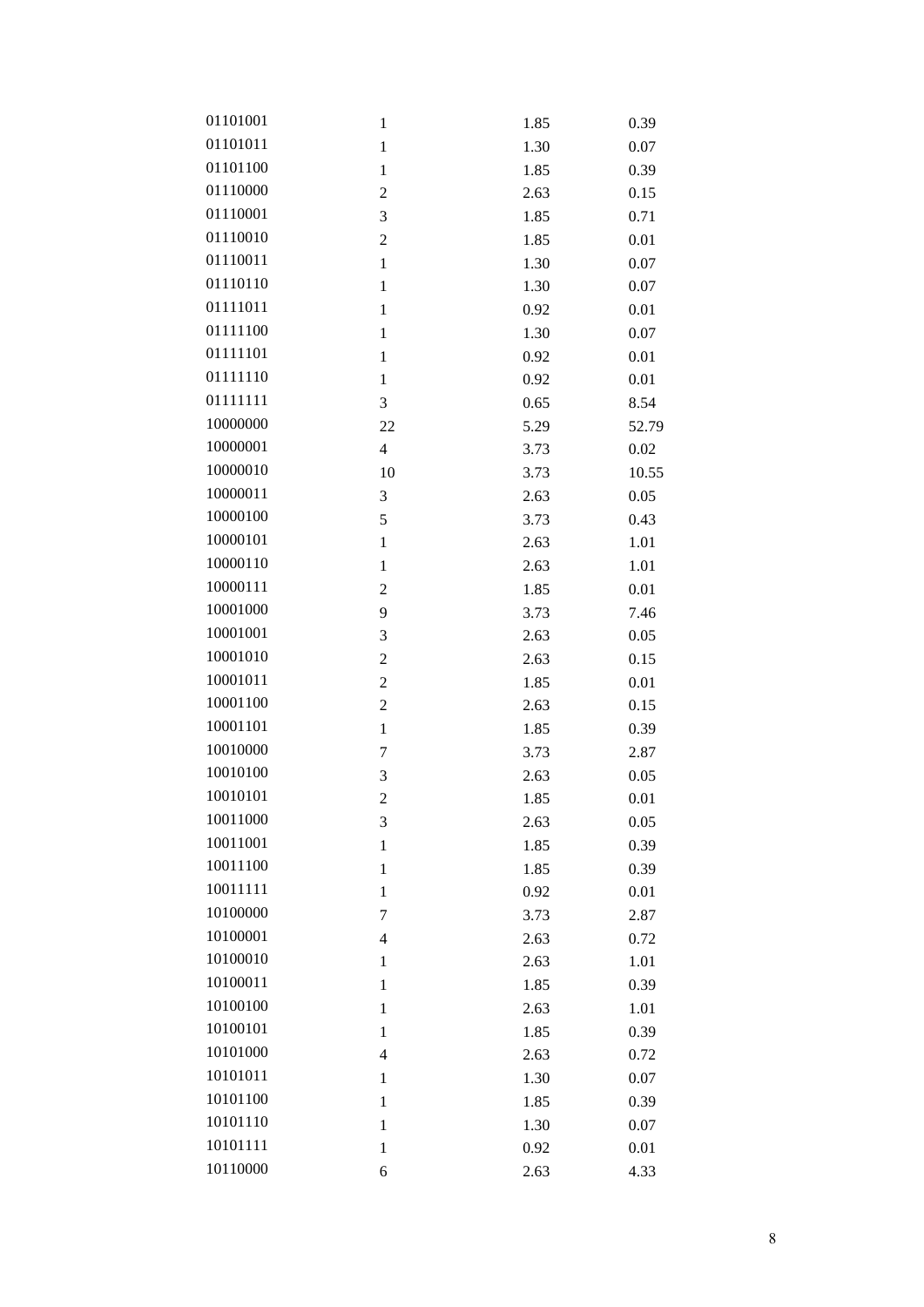| 10110010 | $\overline{c}$          | 1.85 | 0.01  |
|----------|-------------------------|------|-------|
| 10110101 | $\mathbf{1}$            | 1.30 | 0.07  |
| 10110111 | 3                       | 0.92 | 4.71  |
| 10111000 | $\overline{2}$          | 1.85 | 0.01  |
| 10111001 | $\overline{2}$          | 1.30 | 0.37  |
| 10111010 | 3                       | 1.30 | 2.20  |
| 10111011 | $\mathbf{1}$            | 0.92 | 0.01  |
| 10111100 | $\overline{2}$          | 1.30 | 0.37  |
| 10111101 | 4                       | 0.92 | 10.32 |
| 10111110 | $\mathbf{1}$            | 0.92 | 0.01  |
| 10111111 | $\mathbf{1}$            | 0.65 | 0.19  |
| 11000000 | 12                      | 3.73 | 18.36 |
| 11000010 | 3                       | 2.63 | 0.05  |
| 11000011 | $\overline{2}$          | 1.85 | 0.01  |
| 11000100 | $\overline{4}$          | 2.63 | 0.72  |
| 11000101 | $\mathbf{1}$            | 1.85 | 0.39  |
| 11000110 | $\overline{c}$          | 1.85 | 0.01  |
| 11000111 | $\mathbf{1}$            | 1.30 | 0.07  |
| 11001000 | $\overline{c}$          | 2.63 | 0.15  |
| 11001001 | 3                       | 1.85 | 0.71  |
| 11001011 | $\mathbf{1}$            | 1.30 | 0.07  |
| 11001100 | $\mathbf{1}$            | 1.85 | 0.39  |
| 11001101 | $\mathbf{1}$            | 1.30 | 0.07  |
| 11001110 | $\overline{4}$          | 1.30 | 5.57  |
| 11010000 | 5                       | 2.63 | 2.14  |
| 11010001 | $\mathbf{1}$            | 1.85 | 0.39  |
| 11010010 | $\overline{c}$          | 1.85 | 0.01  |
| 11010100 | 3                       | 1.85 | 0.71  |
| 11010101 | $\overline{c}$          | 1.30 | 0.37  |
| 11010110 | $\overline{4}$          | 1.30 | 5.57  |
| 11010111 | $\mathbf{1}$            | 0.92 | 0.01  |
| 11011000 | $\,1$                   | 1.85 | 0.39  |
| 11011001 | $\overline{c}$          | 1.30 | 0.37  |
| 11011010 | $\overline{\mathbf{c}}$ | 1.30 | 0.37  |
| 11011011 | 3                       | 0.92 | 4.71  |
| 11011100 | $\overline{c}$          | 1.30 | 0.37  |
| 11011101 | $\overline{c}$          | 0.92 | 1.27  |
| 11011110 | 3                       | 0.92 | 4.71  |
| 11011111 | 3                       | 0.65 | 8.54  |
| 11100000 | 8                       | 2.63 | 10.99 |
| 11100001 | $\mathbf{1}$            | 1.85 | 0.39  |
| 11100010 | 6                       | 1.85 | 9.30  |
| 11100011 | $\mathbf{1}$            | 1.30 | 0.07  |
| 11100100 | 3                       | 1.85 | 0.71  |
| 11100101 | $\overline{c}$          | 1.30 | 0.37  |
| 11100110 | $\overline{c}$          | 1.30 | 0.37  |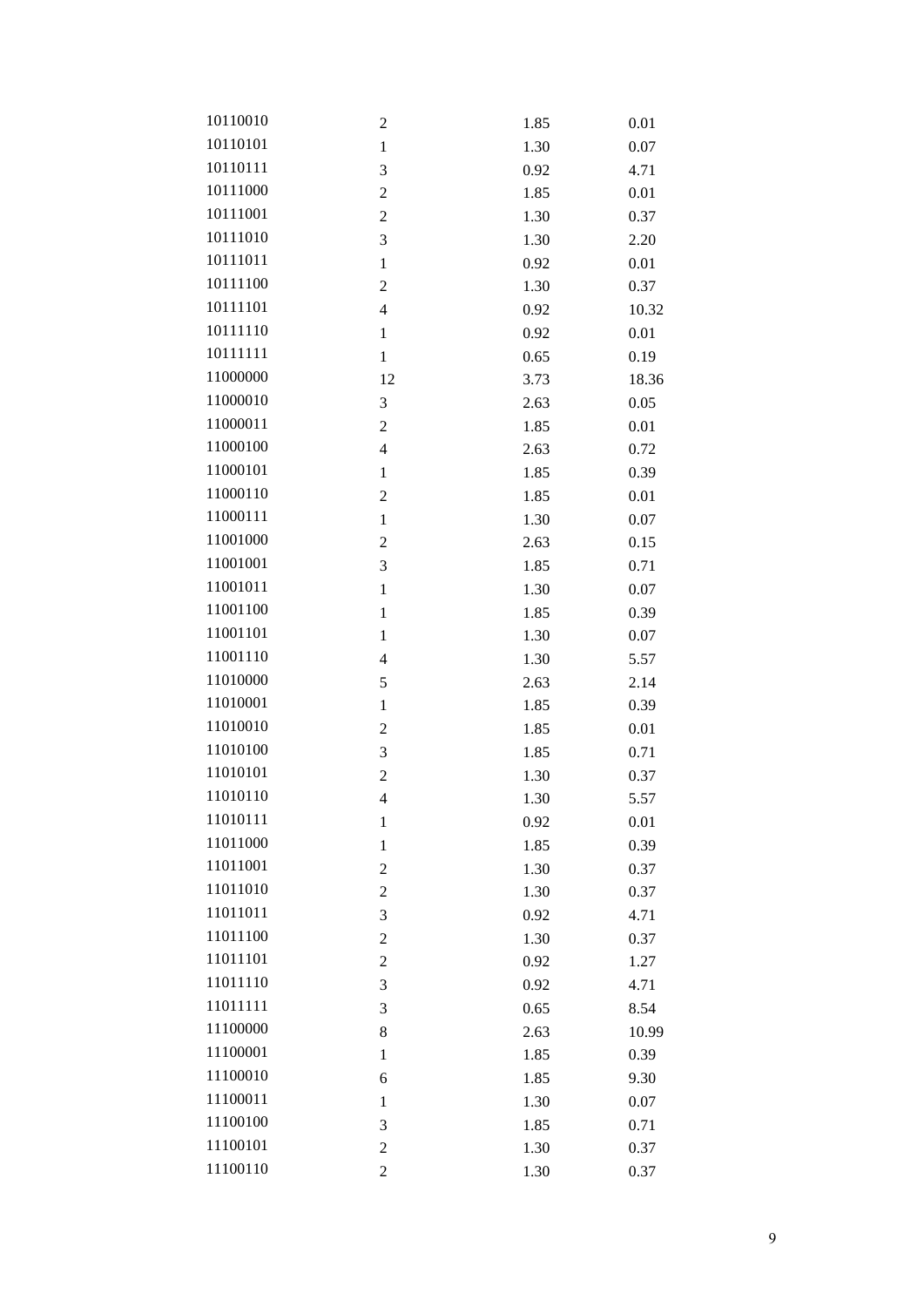| 11101000     | 7              | 1.85 | 14.32  |
|--------------|----------------|------|--------|
| 11101001     | $\mathbf{1}$   | 1.30 | 0.07   |
| 11101010     | $\overline{c}$ | 1.30 | 0.37   |
| 11101011     | $\mathbf{1}$   | 0.92 | 0.01   |
| 11101100     | 3              | 1.30 | 2.20   |
| 11101101     | 3              | 0.92 | 4.71   |
| 11101110     | 3              | 0.92 | 4.71   |
| 11101111     | 5              | 0.65 | 29.24  |
| 11110000     | 7              | 1.85 | 14.32  |
| 11110001     | 3              | 1.30 | 2.20   |
| 11110010     | 3              | 1.30 | 2.20   |
| 11110011     | $\overline{c}$ | 0.92 | 1.27   |
| 11110100     | 3              | 1.30 | 2.20   |
| 11110101     | $\mathbf{1}$   | 0.92 | 0.01   |
| 11110110     | $\mathbf 1$    | 0.92 | 0.01   |
| 11110111     | 3              | 0.65 | 8.54   |
| 11111000     | 3              | 1.30 | 2.20   |
| 11111001     | $\overline{c}$ | 0.92 | 1.27   |
| 11111010     | $\mathbf{1}$   | 0.92 | 0.01   |
| 11111011     | $\overline{c}$ | 0.65 | 2.82   |
| 11111100     | $\overline{7}$ | 0.92 | 40.22  |
| 11111101     | 3              | 0.65 | 8.54   |
| 11111110     | 12             | 0.65 | 198.91 |
| 11111111*    | 19             | 0.46 | 753.14 |
| 0000000-     | 3              | 3.61 | 0.10   |
| 0000001-     | $\mathbf{1}$   | 0.14 | 5.05   |
| 0001001-     | $\mathbf 1$    | 0.10 | 7.91   |
| 0010110-     | $\mathbf 1$    | 0.07 | 11.98  |
| 1000000-     | $\mathbf 1$    | 0.14 | 5.05   |
| 1000010-     | $\mathbf{1}$   | 0.10 | 7.91   |
| 1010000-     | $\mathbf{1}$   | 0.10 | 7.91   |
| 1011111-     | $\mathbf{1}$   | 0.03 | 37.78  |
| 1110111-     | $\mathbf{1}$   | 0.03 | 37.78  |
| 1111000-     | $\mathbf{1}$   | 0.05 | 17.79  |
| 000000-0     | $\overline{4}$ | 3.60 | 0.04   |
| 001000-0     | $\mathbf{1}$   | 0.11 | 7.16   |
| $001011 - 1$ | 1              | 0.04 | 23.91  |
| $010011 - 0$ | $\mathbf{1}$   | 0.05 | 16.29  |
| 100000-0     | 1              | 0.11 | 7.16   |
| 101000-0     | $\mathbf{1}$   | 0.08 | 10.93  |
| 111000-1     | 1              | 0.04 | 23.91  |
| 000000--     | 6              | 3.47 | 1.84   |
| $000001 -$   | $\mathbf{1}$   | 0.23 | 2.66   |
| 011100--     | $\mathbf{1}$   | 0.11 | 7.05   |
| 011110--     | $\mathbf{1}$   | 0.08 | 10.76  |
| 100000--     | $\mathbf{1}$   | 0.23 | 2.66   |
|              |                |      |        |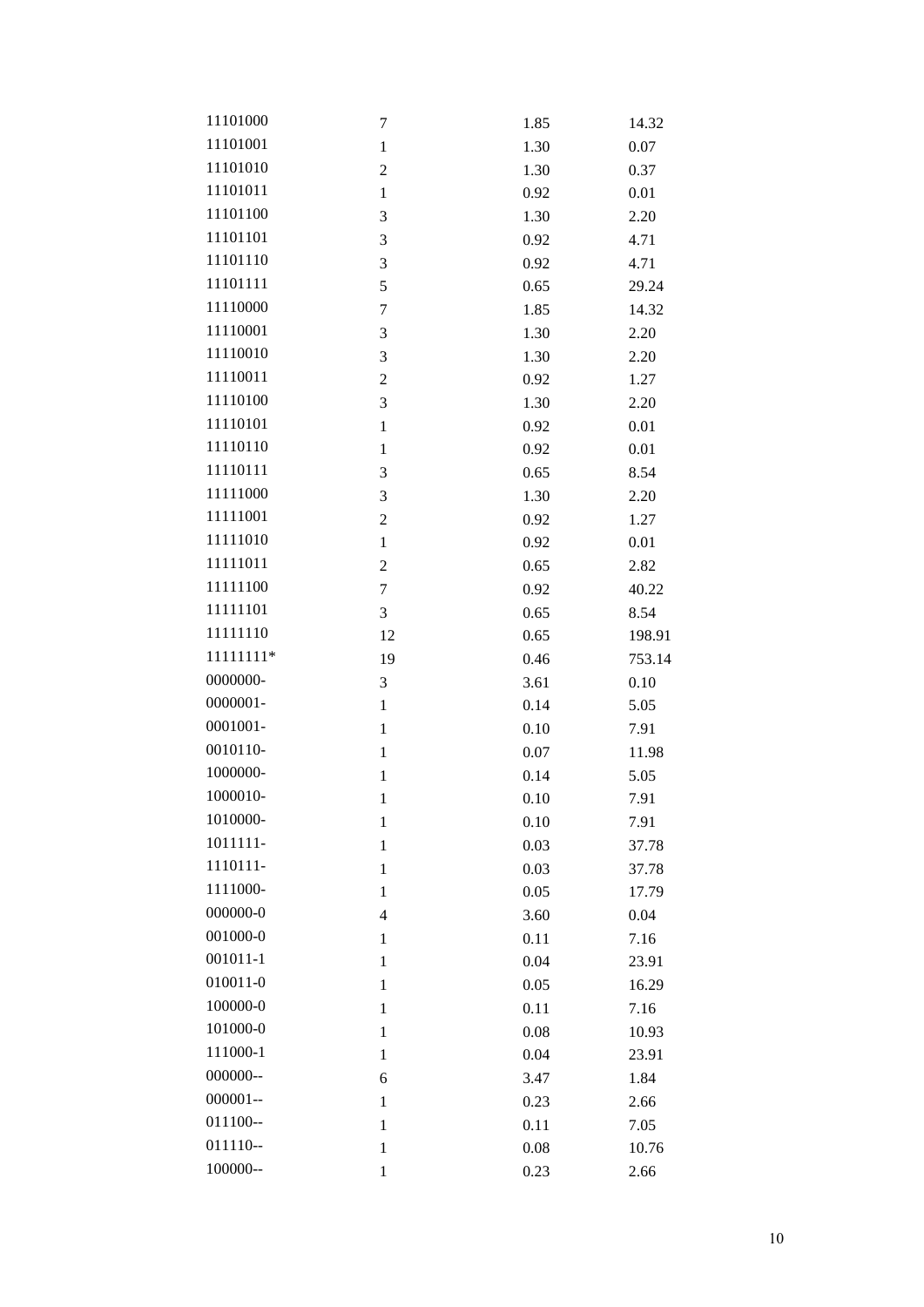| 110000--        | $\mathbf{1}$   | 0.16 | 4.46  |
|-----------------|----------------|------|-------|
| 00000-00        | $\overline{c}$ | 1.19 | 0.55  |
| 10001-10        | $\mathbf{1}$   | 0.02 | 62.46 |
| $00000 - 0$     | $\overline{4}$ | 4.73 | 0.11  |
| $00101 - 0$     | $\mathbf{1}$   | 0.13 | 5.70  |
| $01001 - 0$     | $\mathbf{1}$   | 0.13 | 5.70  |
| $01110 - 0$     | $\mathbf 1$    | 0.09 | 8.83  |
| $10000 - 0$     | $\mathbf{1}$   | 0.19 | 3.52  |
| $10110 - 0$     | $\mathbf{1}$   | 0.09 | 8.83  |
| 11100--0        | $\mathbf{1}$   | 0.09 | 8.83  |
| $11111--0$      | $\mathbf{1}$   | 0.05 | 19.67 |
| 0000-000        | $\overline{c}$ | 2.97 | 0.32  |
| 0011-000        | $\mathbf{1}$   | 0.07 | 11.70 |
| 0100-101        | $\mathbf{1}$   | 0.05 | 17.40 |
| 0111-100        | $\,1$          | 0.04 | 25.49 |
| 1011-100        | $\mathbf{1}$   | 0.04 | 25.49 |
| 1100-000        | $\mathbf{1}$   | 0.07 | 11.70 |
| 1101-110        | $\mathbf{1}$   | 0.03 | 36.98 |
| 1111-000        | $\mathbf{1}$   | 0.04 | 25.49 |
| $0000 - 00$     | $\overline{c}$ | 3.75 | 0.82  |
| $0000 - 01$     | $\mathbf{1}$   | 0.19 | 3.53  |
| $0001 - 01$     | $\mathbf{1}$   | 0.13 | 5.72  |
| $0001 - 10$     | $\,1$          | 0.13 | 5.72  |
| $0111 - 11$     | $\mathbf{1}$   | 0.05 | 19.71 |
| $1000 - 00$     | $\mathbf{1}$   | 0.19 | 3.53  |
| $1000 - 11$     | $\mathbf{1}$   | 0.09 | 8.85  |
| 1100--00        | $\overline{c}$ | 0.13 | 26.47 |
| $1000--1$       | $\mathbf{1}$   | 0.03 | 31.52 |
| $0000---$       | $\mathbf{1}$   | 0.47 | 0.59  |
| 000-0000        | 7              | 3.64 | 3.10  |
| 101-1010        | $\mathbf{1}$   | 0.03 | 36.00 |
| 000-000-        | $\mathbf{1}$   | 0.74 | 0.09  |
| 000-010-        | $\mathbf{1}$   | 0.04 | 24.64 |
| $010 - 1 - 0 -$ | $\mathbf{1}$   | 0.03 | 37.92 |
| $000 - 000$     | 1              | 0.40 | 0.91  |
| $000--00$       | $\overline{c}$ | 1.17 | 0.58  |
| $111--00$       | $\mathbf{1}$   | 0.05 | 19.00 |
| $100---0$       | $\mathbf{1}$   | 0.08 | 10.41 |
| $101$ -----     | $\mathbf{1}$   | 0.05 | 17.43 |
| 00-00000        | $\mathbf{1}$   | 2.34 | 0.77  |
| 00-01101        | $\mathbf{1}$   | 0.03 | 29.92 |
| 01-01000        | $\mathbf{1}$   | 0.04 | 20.52 |
| 01-11111        | $\mathbf{1}$   | 0.01 | 89.13 |
| 11-10101        | $\mathbf{1}$   | 0.02 | 62.23 |
| 11-11101        | $\mathbf 1$    | 0.01 | 89.13 |
| 00-0000-        | 1              | 0.74 | 0.09  |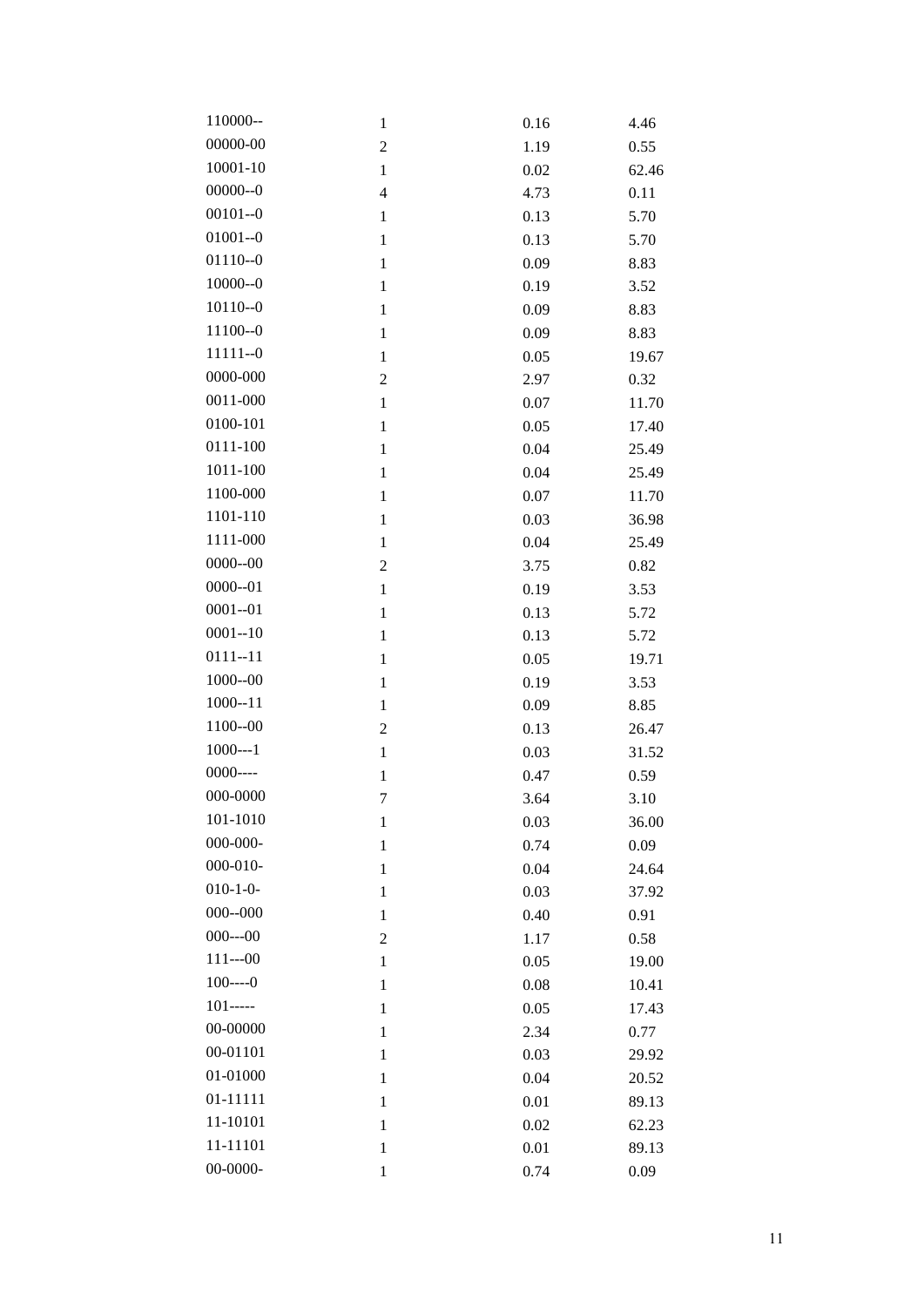| 10-0000-          | $\mathbf{1}$   | 0.04  | 24.53  |
|-------------------|----------------|-------|--------|
| $00 - 0000$       | $\mathbf 1$    | 0.74  | 0.09   |
| $11 - 1100$       | $\mathbf 1$    | 0.02  | 40.35  |
| $11 - 1101$       | $\mathbf{1}$   | 0.02  | 58.07  |
| $00---00$         | $\mathbf{1}$   | 2.89  | 1.24   |
| $00---10$         | $\mathbf{1}$   | 0.48  | 0.55   |
| $01---00$         | $\mathbf 1$    | 0.48  | 0.55   |
| $10---10$         | $\mathbf{1}$   | 0.34  | 1.28   |
| $11---00$         | $\overline{c}$ | 0.34  | 8.08   |
| $11---10$         | $\overline{c}$ | 0.24  | 12.90  |
| $00$ -----0       | $\,1$          | 0.71  | 0.12   |
| $11$ -----1       | $\overline{c}$ | 0.20  | 15.94  |
| $00$ ------       | 6              | 4.32  | 0.65   |
| $10$ ------       | $\mathbf{1}$   | 0.99  | 0.00   |
| 0-000000          | $\mathbf 1$    | 1.89  | 0.42   |
| 0-000001          | $\mathbf{1}$   | 0.07  | 12.18  |
| 1-011000          | $\mathbf{1}$   | 0.04  | 26.45  |
| 1-100000          | $\overline{c}$ | 0.05  | 76.15  |
| 1-111111          | $\,1$          | 0.01  | 113.23 |
| $1 - 0010 - 0$    | $\mathbf{1}$   | 0.01  | 75.75  |
| $0 - 00000$       | $\mathbf{1}$   | 1.31  | 0.07   |
| $1 - 01000$       | $\mathbf{1}$   | 0.01  | 66.87  |
| $0 - 0 - 00$      | $\mathbf 1$    | 0.71  | 0.12   |
| $0--000-$         | $\mathbf{1}$   | 0.26  | 2.07   |
| $0--00--$         | $\mathbf{1}$   | 0.60  | 0.26   |
| $1$ -----11       | $\mathbf{1}$   | 0.06  | 13.54  |
| $()$ -------      | $\mathbf 1$    | 1.63  | 0.25   |
| $1 - - - - - - -$ | $\,1$          | 0.37  | 1.10   |
| $-0000000$        | 27             | 14.27 | 11.37  |
| $-0010000$        | $\mathbf{1}$   | 0.39  | 0.94   |
| $-0010001$        | $\mathbf{1}$   | 0.28  | 1.89   |
| $-0100000$        | $\overline{c}$ | 0.39  | 6.59   |
| $-0101111$        | $\mathbf{1}$   | 0.10  | 8.43   |
| $-1000000$        | $\mathbf{1}$   | 0.39  | 0.94   |
| $-1000100$        | $\mathbf{1}$   | 0.28  | 1.89   |
| $-1001010$        | $\mathbf{1}$   | 0.19  | 3.33   |
| $-1100000$        | $\mathbf{1}$   | 0.28  | 1.89   |
| $-1100101$        | $\mathbf{1}$   | 0.14  | 5.42   |
| $-00000-$         | $\overline{c}$ | 1.04  | 0.89   |
| $-1000 - 01$      | $\mathbf{1}$   | 0.01  | 83.64  |
| $-0000 - 0$       | $\mathbf{1}$   | 0.60  | 0.27   |
| $-000 - 0 - 0$    | $\mathbf{1}$   | 0.45  | 0.68   |
| $-000 - 00$       | $\mathbf{1}$   | 0.30  | 1.60   |
| $-00 - -000$      | 3              | 1.35  | 2.03   |
| $-0 - 00000$      | $\mathbf{1}$   | 0.42  | 0.81   |
| $-0$ ---000       | $\overline{c}$ | 0.83  | 1.64   |
|                   |                |       |        |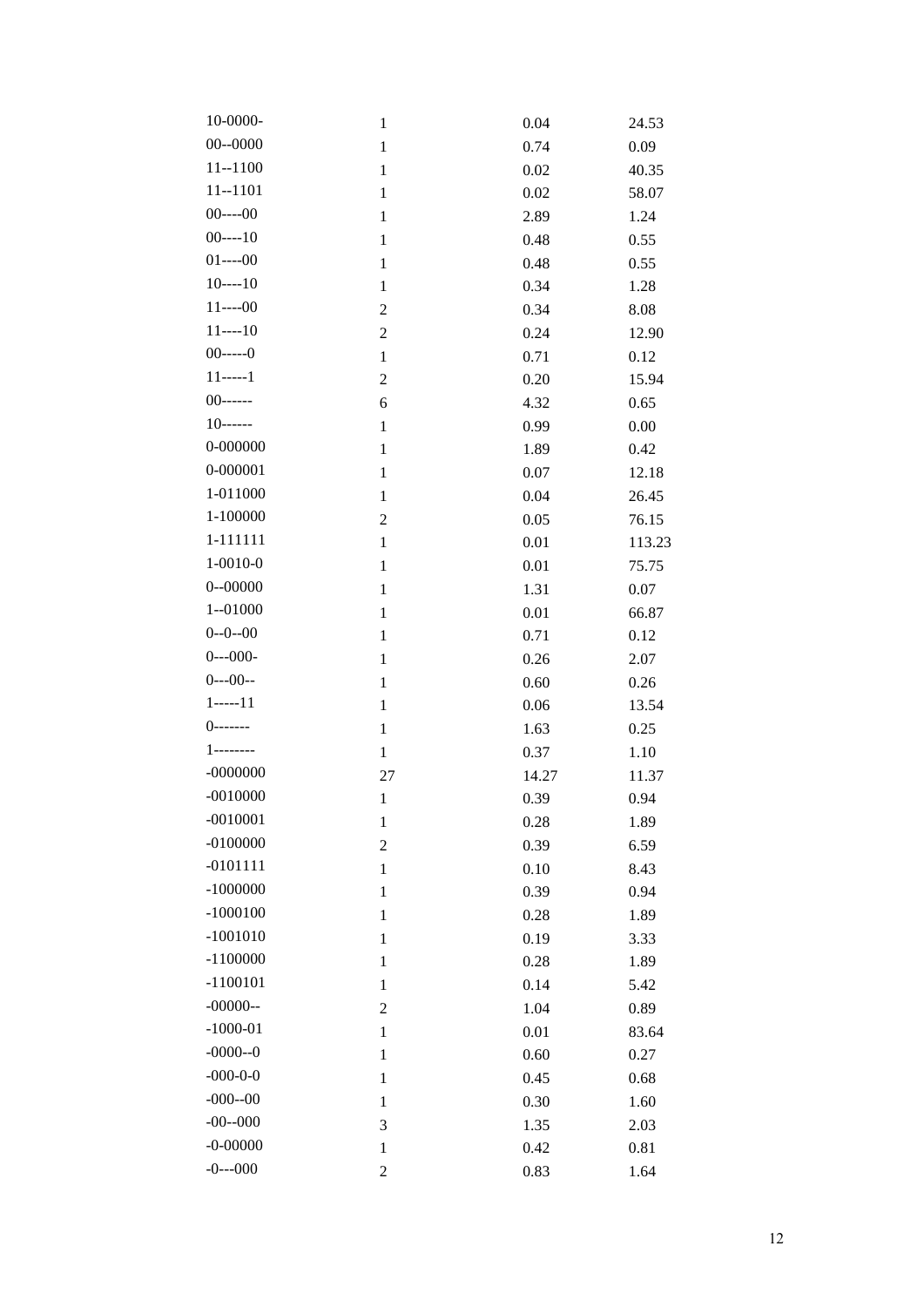| $-0$ ---00-   | $\mathbf{1}$   | 0.54 | 0.39  |
|---------------|----------------|------|-------|
| $-0$ --- $10$ | 1              | 0.09 | 9.06  |
| $-000000$     | 5              | 3.72 | 0.44  |
| $-000001$     | 1              | 0.19 | 3.50  |
| $-000100$     | $\mathbf{1}$   | 0.19 | 3.50  |
| $-001000$     | $\mathbf{1}$   | 0.19 | 3.50  |
| $-010000$     | $\mathbf{1}$   | 0.19 | 3.50  |
| $-010001$     | $\mathbf{1}$   | 0.13 | 5.68  |
| $-00010-$     | 1              | 0.04 | 26.11 |
| $-0000-0$     | $\overline{2}$ | 0.80 | 1.79  |
| $-000-00$     | 1              | 0.90 | 0.01  |
| $-110-00$     | $\mathbf{1}$   | 0.04 | 22.61 |
| $--00000$     | $\overline{4}$ | 1.81 | 2.63  |
| $--0000-$     | 3              | 1.15 | 2.99  |
| $---0---$     | $\mathbf{1}$   | 0.75 | 0.08  |
| $---0000$     | $\overline{2}$ | 0.89 | 1.37  |
| $---0-00$     | $\mathbf{1}$   | 0.59 | 0.29  |
| $---00$       | $\mathbf{1}$   | 0.09 | 9.64  |
| ------11      | $\overline{2}$ | 1.88 | 0.01  |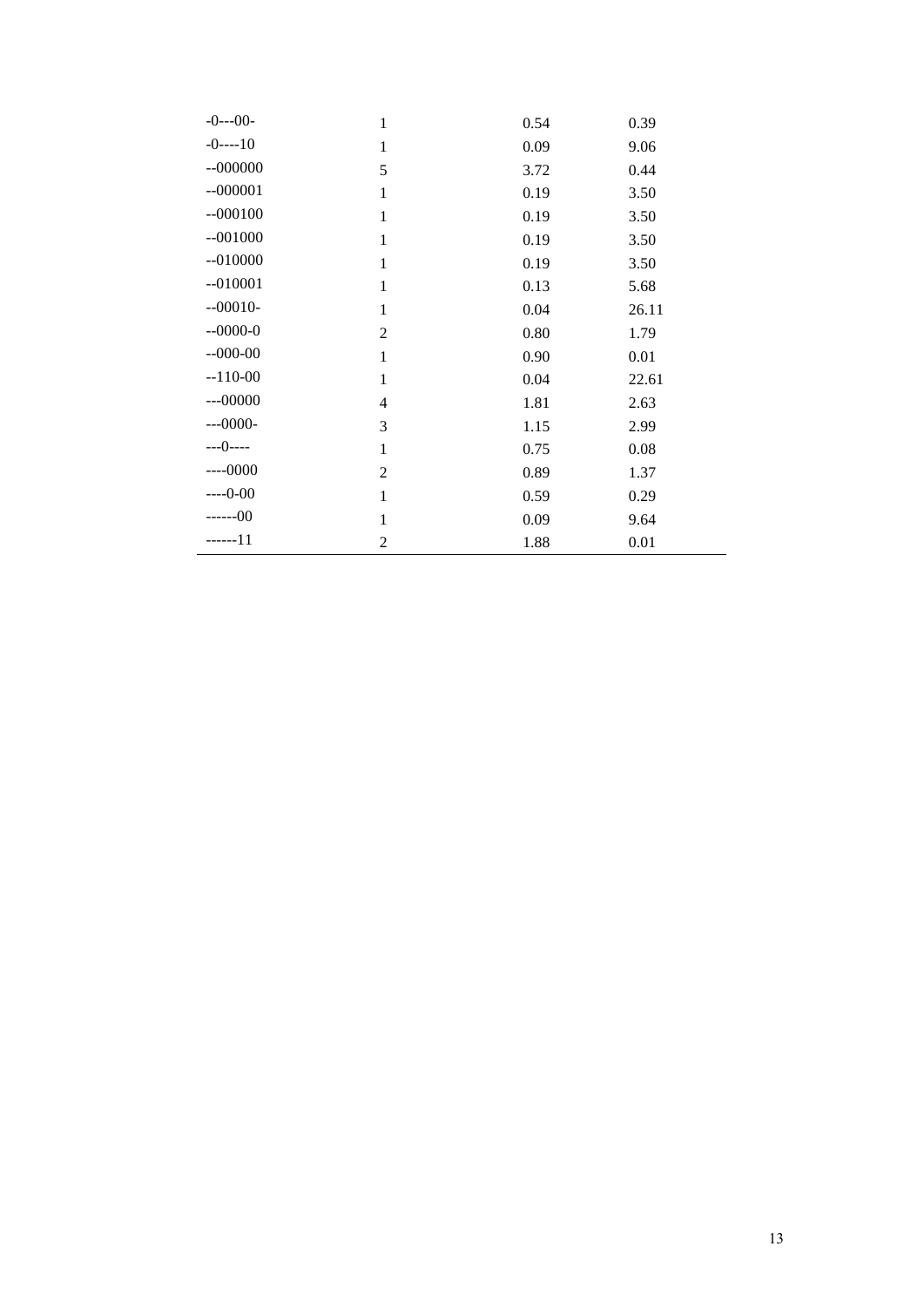SUPPLEMENTARY TABLE 5 Predicted average brown hyaena occupancy estimates at each survey site. Names of sites are abbreviated. Full names are listed in Supplementary Table 1. Predicted average occupancy and SE were calculated from spatially corrected estimates for each camera station within the surveillance area.

| <b>Survey site</b> | <b>Predicted</b> | <b>SE</b> |
|--------------------|------------------|-----------|
|                    | occupancy        |           |
| Somkhanda          | 0.12             | 0.11      |
| Hluhluwe-iMfolozi  | 0.13             | 0.07      |
| Mountain Zebra     | 0.36             | 0.08      |
| Little Karoo       | 0.38             | 0.09      |
| <b>Blyde River</b> | 0.42             | 0.09      |
| <b>Barberton</b>   | 0.42             | 0.08      |
| Songimvelo         | 0.45             | 0.08      |
| Manyoni            | 0.49             | 0.23      |
| Makalali           | 0.56             | 0.09      |
| Timbavati          | 0.56             | 0.09      |
| Lajuma             | 0.60             | 0.08      |
| Ithala             | 0.69             | 0.07      |
| Loskop Dam         | 0.71             | 0.15      |
| <b>KwaZulu</b>     | 0.73             | 0.12      |
| Kwandwe            | 0.75             | 0.10      |
| Lapalala           | 0.83             | 0.06      |
| Dinokeng           | 0.87             | 0.05      |
| Wonderkop          | 0.87             | 0.04      |
| Pilanesberg        | 0.90             | 0.04      |
| Venetia            | 0.90             | 0.09      |
| Atherstone         | 0.90             | 0.12      |
| Welgevonden        | 0.91             | 0.03      |
| Madikwe            | 0.94             | 0.11      |
| Zingela            | 0.97             | 0.04      |
| Khamab             | 0.98             | 0.05      |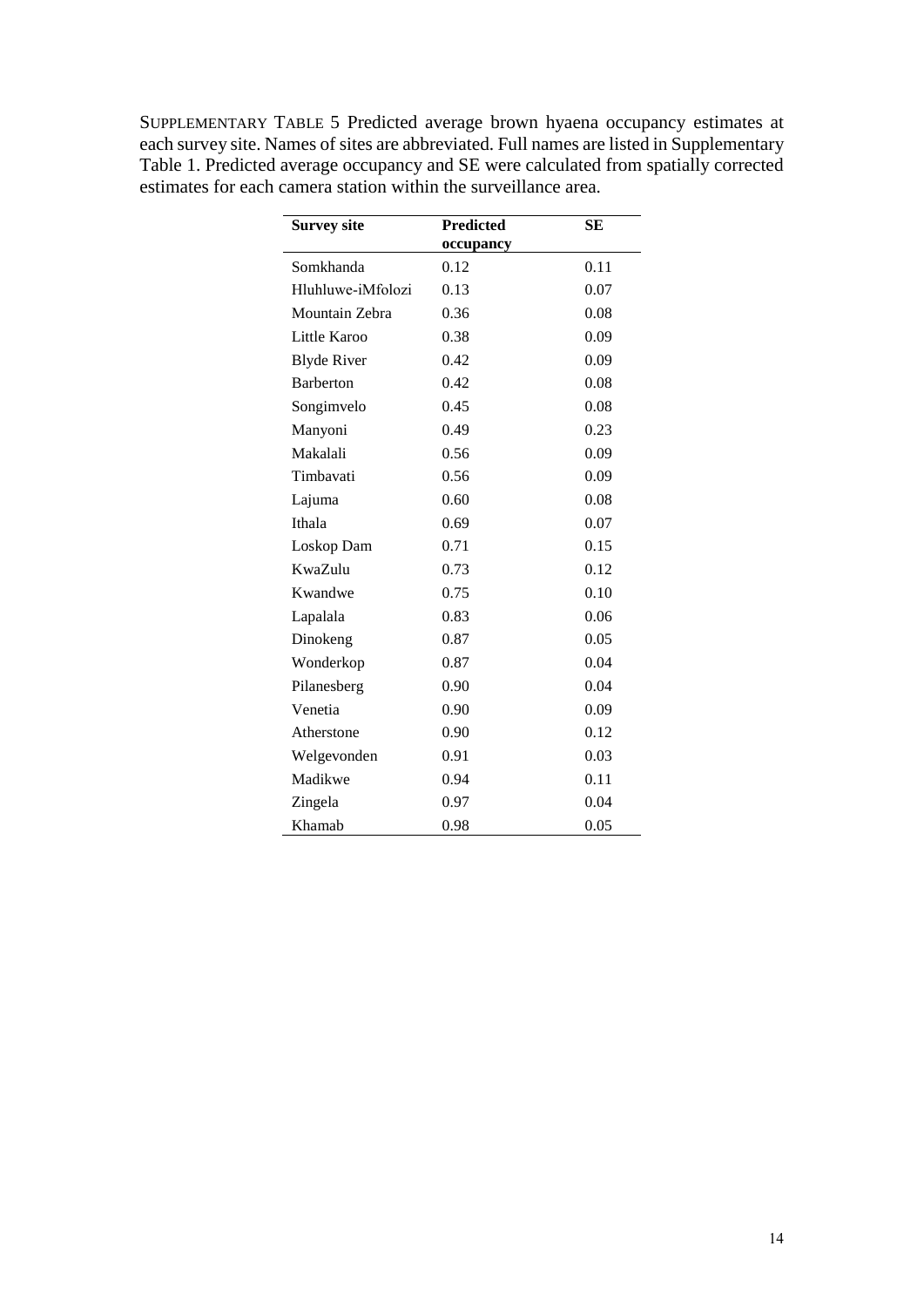## **References**

BARRETT, A.S., BROWN, L.R., BARRETT, L. & HENZI, P. (2010) A floristic description and utilisation of two home ranges by vervet monkeys in Loskop Dam Nature Reserve, South Africa. *Koedoe,* 52, 1-12.

BERGER, K., CRAFFORD, J.E., GAIGHER, I., GAIGHER, M.J., HAHN, N. & MACDONALD, I. (2003) Introduction. In *A first synthesis of the environmental, biological and cultural assets of the Soutpansberg* (eds K. Berger, J.E. Crafford, I. Gaigher, M.J. Gaigher, N. Hahn & I. Macdonald), pp. 1. Leach Printers & Signs, Louis Trichardt.

BOUNDJA, R.P. & MIDGLEY, J.J. (2010) Patterns of elephant impact on woody plants in the Hluhluwe‐Imfolozi park, Kwazulu‐Natal, South Africa. *African Journal of Ecology,* 48, 206-214.

DALERUM, F. & BELTON, L. (2015) African ungulates recognize a locally extinct native predator. *Behavioral Ecology,* 26, 215-222.

DAVIES-MOSTERT, H.T., MILLS, M.G.L. & MACDONALD, D.W. (2013) Hard boundaries influence African wild dogs' diet and prey selection. *Journal of Applied Ecology,* 50, 1358-1366.

HAYWARD, M.W., ADENDORFF, J., O'BRIEN, J., SHOLTO-DOUGLAS, A., BISSETT, C., MOOLMAN, L.C. et al. (2007) Practical considerations for the reintroduction of large, terrestrial, mammalian predators based on reintroductions to South Africa's Eastern Cape Province. *The Open Conservation Biology Journal,* 1, 1-11.

KETTLES, R. & SLOTOW, R. (2009) Management of free-ranging lions on an enclosed game reserve. *South African Journal of Wildlife Research,* 39, 23-33.

LÖTTER, M.C. & BECK, H.T. (2004) Preliminary inventory and classification of indigenous afromontane forests on the Blyde River Canyon Nature Reserve, Mpumalanga, South Africa. *BMC Ecology,* 4, 9.

MARNEWICK, K., FUNSTON, P.J. & KARANTH, K.U. (2008) Evaluating camera trapping as a method for estimating cheetah abundance in ranching areas. *South African Journal of Wildlife Research,* 38, 59-65.

NOVELLIE, P. & GAYLARD, A. (2013) Long-term stability of grazing lawns in a small protected area, the Mountain Zebra National Park. *Koedoe,* 55, 1-7.

RICHMOND-COGGAN, L. (2014). *Comparative abundance and ranging behaviour of brown hyaena (Parahyaena brunnea) inside and outside protected areas in South Africa.* PhD thesis. Nottingham Trent University, Nottingham, UK.

STEYN, A. & STALMANS, M. (2001) Selective habitat utilisation and impact on vegetation by African elephant within a heterogeneous landscape. *Koedoe,* 44, 95-103.

THORN, M., SCOTT, D.M., GREEN, M., BATEMAN, P.W. & CAMERON, E.Z. (2009) Estimating brown hyaena occupancy using baited camera traps. *South African Journal of Wildlife Research*, 39, 1–10.